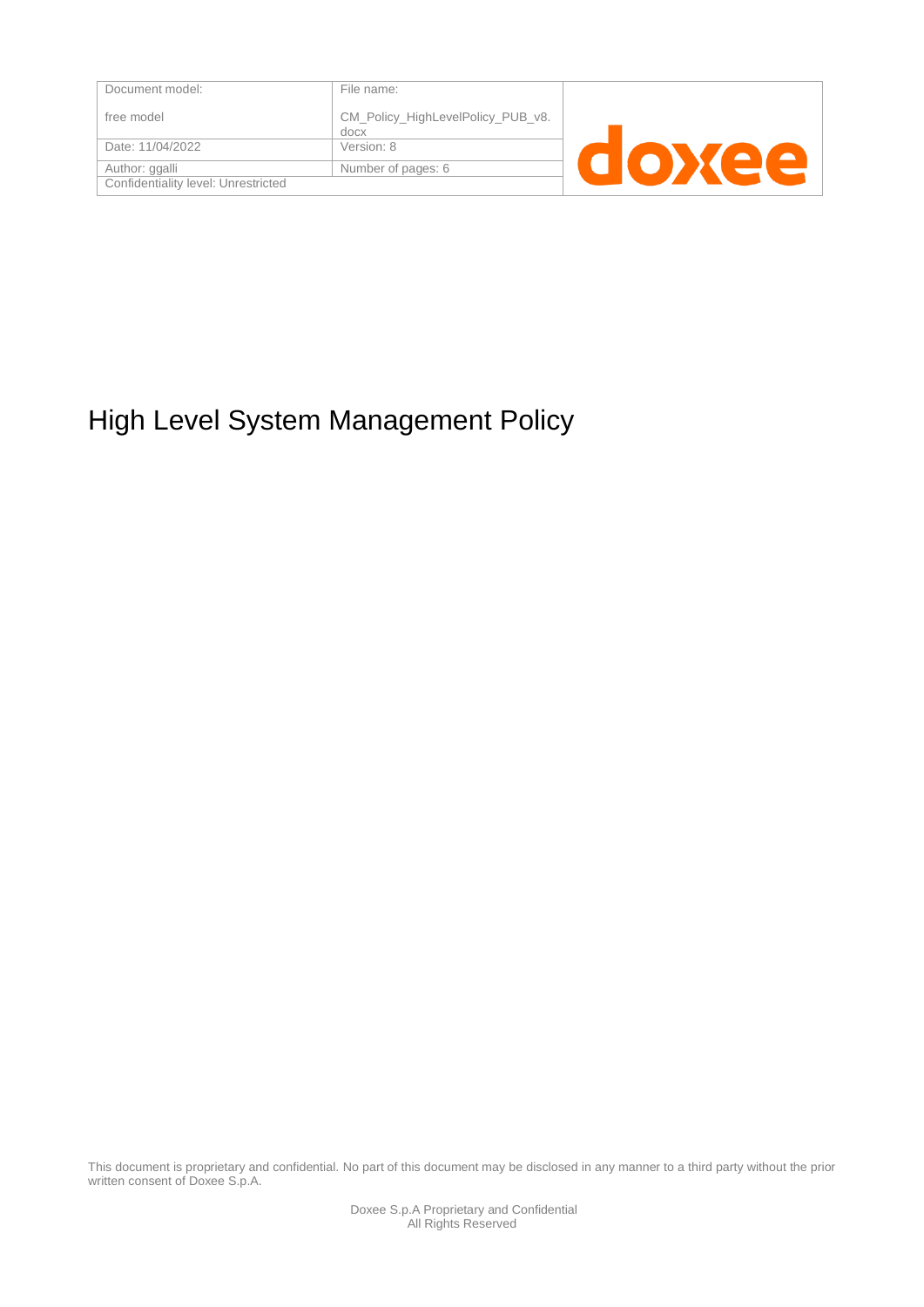Subject: Policy

Confidentiality level: Unrestricted

This document is proprietary and confidential. No part of this document may be disclosed in any manner to a third party without the prior written consent of Doxee S.p.A.



#### TABLE OF CONTENTS

- 1 Purpose of the document and Applicability[.............................................................................](#page-2-0) [3](#page-2-0)
- 2 General Policy for Systems Management [..............................................................................](#page-4-0) [5](#page-4-0)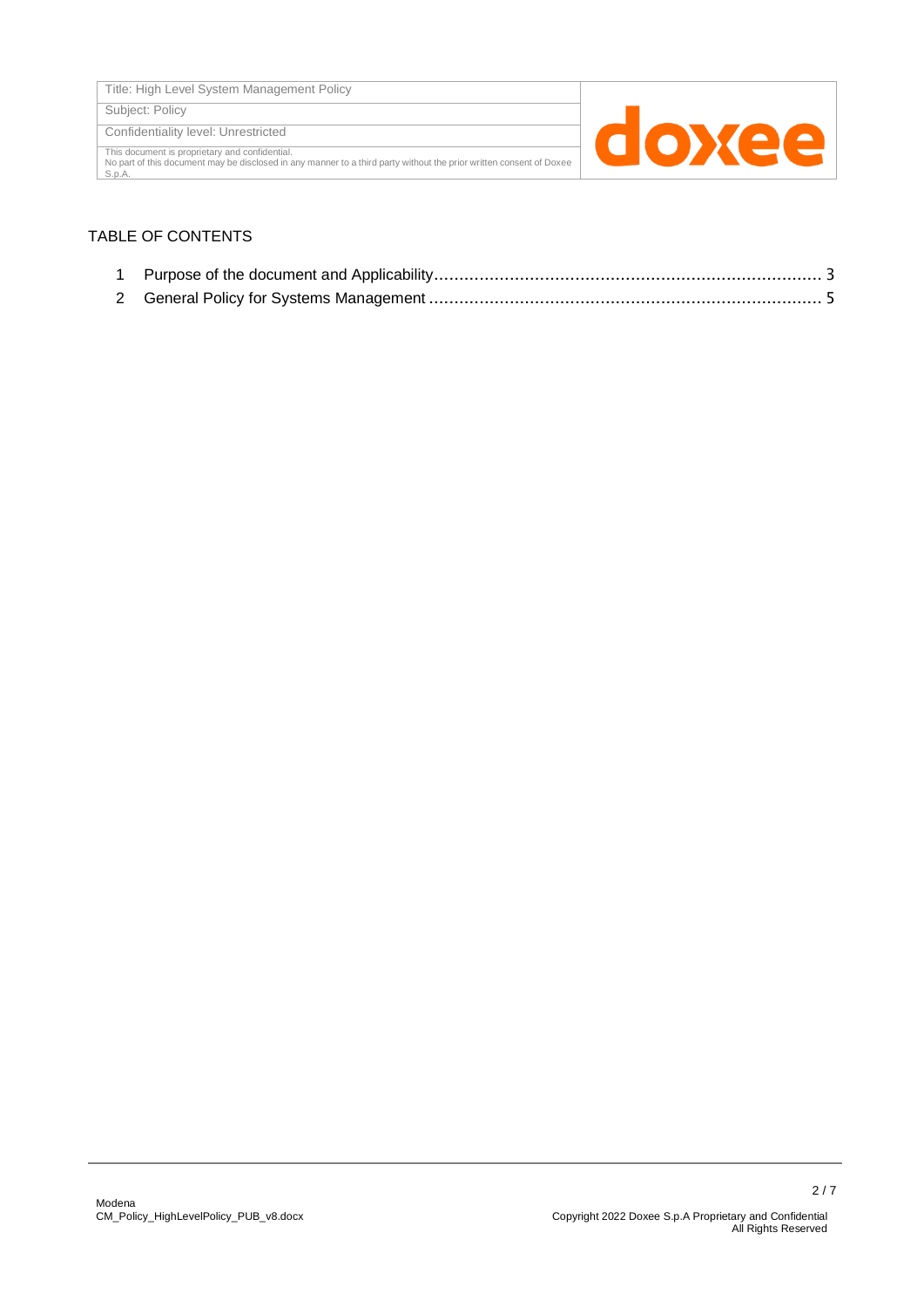Title: High Level System Management Policy

Subject: Policy

Confidentiality level: Unrestricted

This document is proprietary and confidential. No part of this document may be disclosed in any manner to a third party without the prior written consent of Doxee S.p.A.



### 1 Purpose of the document and Applicability

<span id="page-2-0"></span>Scope of this document is to provide direct access to the General Policy that regulates the Systems managed by DOXEE S.p.a. and to highlights connections with the single System specific policy.

The document binding and applies to Doxee's Affiliated Companies:

- DOXEE Slovak s. r. o.
- DOXEE Czech s.r.o.
- BABELEE S.R.L.

The Management of Affiliated Companies is responsible to:

- drive implementation and adherence to this policy,
- establish the adequate rules, standard and guidelines framework adapted to local/specific needs and regulations.

The contents should be available to all Doxee and Affiliated Companies Personnel. Employees' clear understading of the Systems in scope enables their proper and valuable application.

The Company Mission/Vision and the High level policy provide the principles on which single policies are built for regulating the Systems managed by DOXEE S.p.a. Specific policies direct the organization toward the achievement of the System objectives.

Detailed policies defined for every managed System are included in the relative System documentation.

The following image represents the structure of the Doxee's Systems Management Policies in place.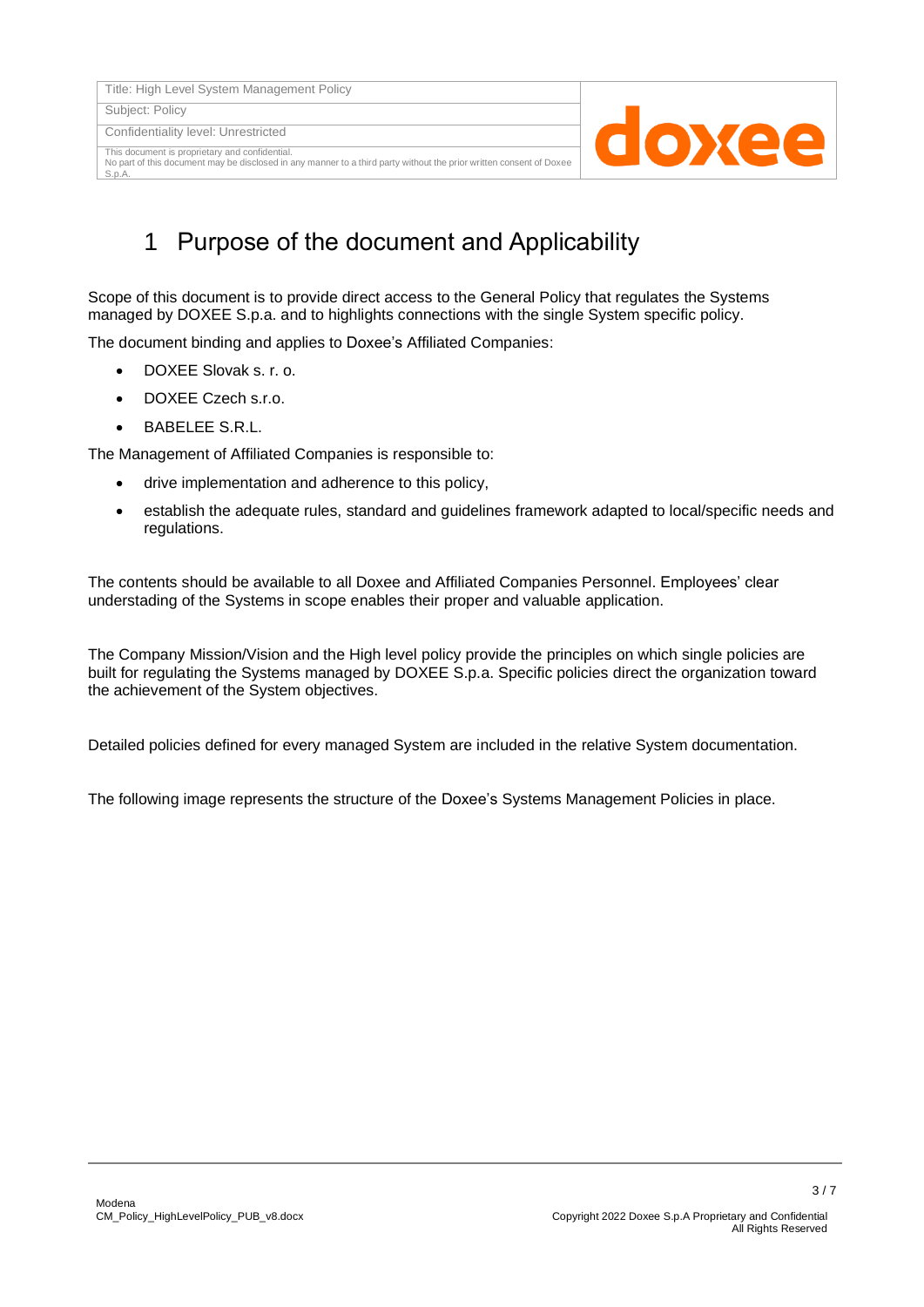| Title: High Level System Management Policy |  |  |  |
|--------------------------------------------|--|--|--|
|--------------------------------------------|--|--|--|

Subject: Policy

Confidentiality level: Unrestricted

This document is proprietary and confidential. No part of this document may be disclosed in any manner to a third party without the prior written consent of Doxee S.p.A.



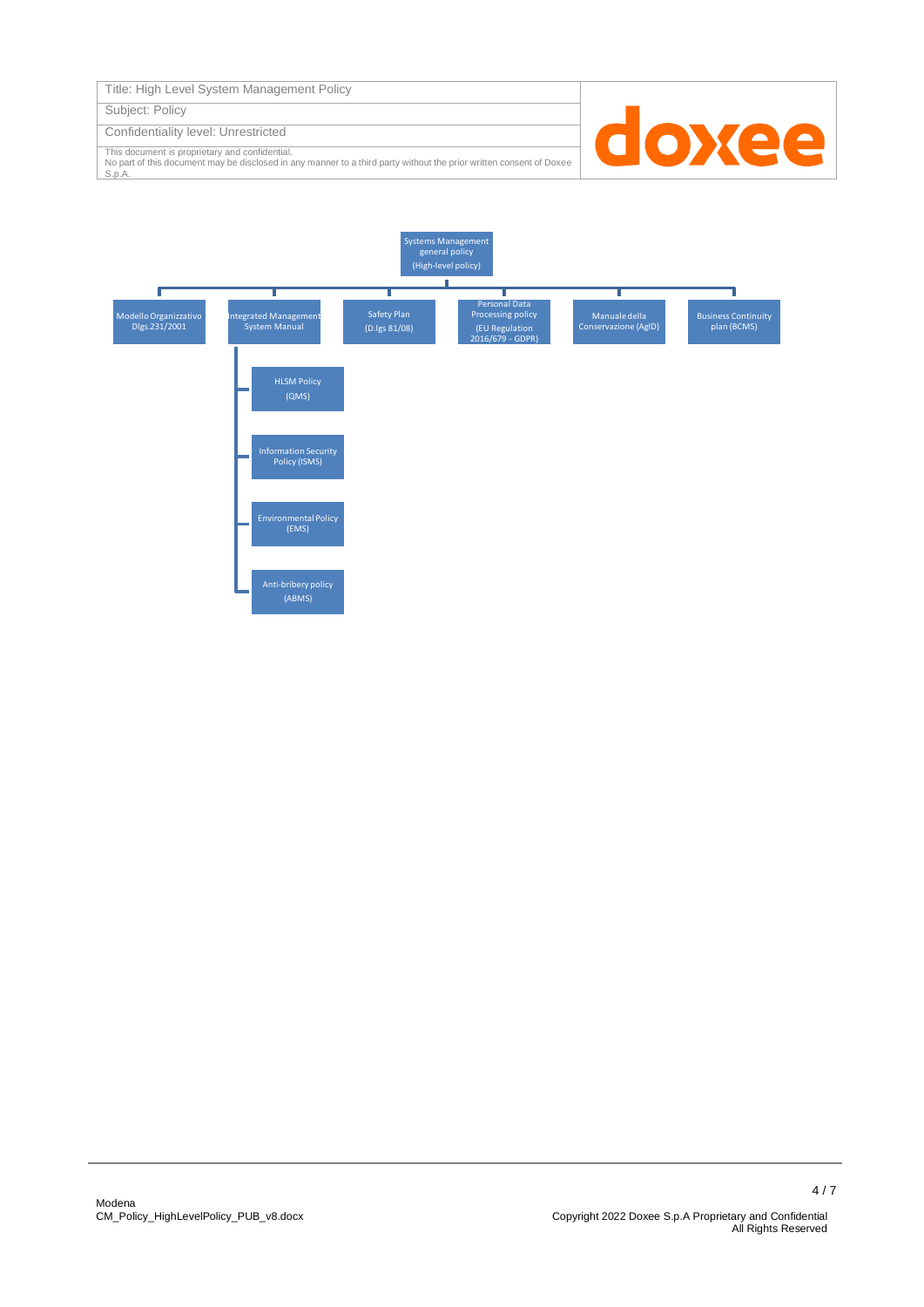Title: High Level System Management Policy

Subject: Policy

Confidentiality level: Unrestricted

This document is proprietary and confidential. No part of this document may be disclosed in any manner to a third party without the prior written consent of Doxee S.p.A.



## <span id="page-4-0"></span>2 General Policy for Systems Management

Doxee is a strategic partner for the design, implementation and delivery of customer communication and dematerialization services.

Through a service oriented culture and over ten years of experience working with our clients and partners, Doxee is capable of proposing a clear approach to help clients maximize the value of business communications, how a company communicates its image to the outside world, to the extent of becoming directly involved in representing it.

The introduction of advanced methodologies to build and distribute communications can help in recovering efficiency and increasing profitability, while the adoption of CRM models and integrated document processing management solutions can enable a reduction of the time to market and increase customer base loyalty.

Furthermore, the solutions provided by Doxee allow client companies to implement digitalization processes, leading them to decrease the use of paper and other resources, with positive consequences also in terms of environmental impact.

To support the implementation of this vision and reach all the objectives it sets for itself both annually and over a period of several years, Doxee has defined its Integrated Management System Policy as follows:

#### **DOXEE S.p.a. General Policy for Systems Management**

*DOXEE S.p.A commitment is expounded in maintaining, verifying and constantly improving the Integrated Management System that is based on the following fundamental principles, as regards all stakeholders.*

#### *ETHICS AND ANTI-BRIBERY*

*Doxee is committed to conducting business in an ethical and honest manner, and is committed to implementing and enforcing systems that ensure bribery is prevented. Doxee has zero-tolerance for bribery and corrupt activities. We are committed to acting professionally, fairly, and with integrity in all business dealings and relationships, wherever in the countries we operate.*

*This statement applies to all employees (whether temporary, fixed-term, or permanent), consultants, contractors, trainees, seconded staff, home workers, casual workers, agency staff, volunteers, interns, agents, sponsors, or any other person or persons associated with us (including third parties), or any of our subsidiaries or their employees, no matter where they are located. The statement also applies to Officers, Trustees, Board, and/or Committee members at any level.*

#### *SOCIETY AND ENVIRONMENT*

*Doxee is committed to pursuing purposes to positively impact society and the Environment in which it operates, and must consider all stakeholders.*

#### *CLIENTS*

*Doxee's approach is strongly oriented to clients, striving to establish long lasting relationships with them, understanding and interpreting their current and future needs at best by listening closely and by meeting their expressed needs, aiming to exceed their own expectations. To this end Doxee works with enthusiasm for successful customer relations (strategic partnership approach and natural collaboration with the client), reliable and transparent collaboration (prompt analysis of critical situation), secure and confidential processing of customer data.*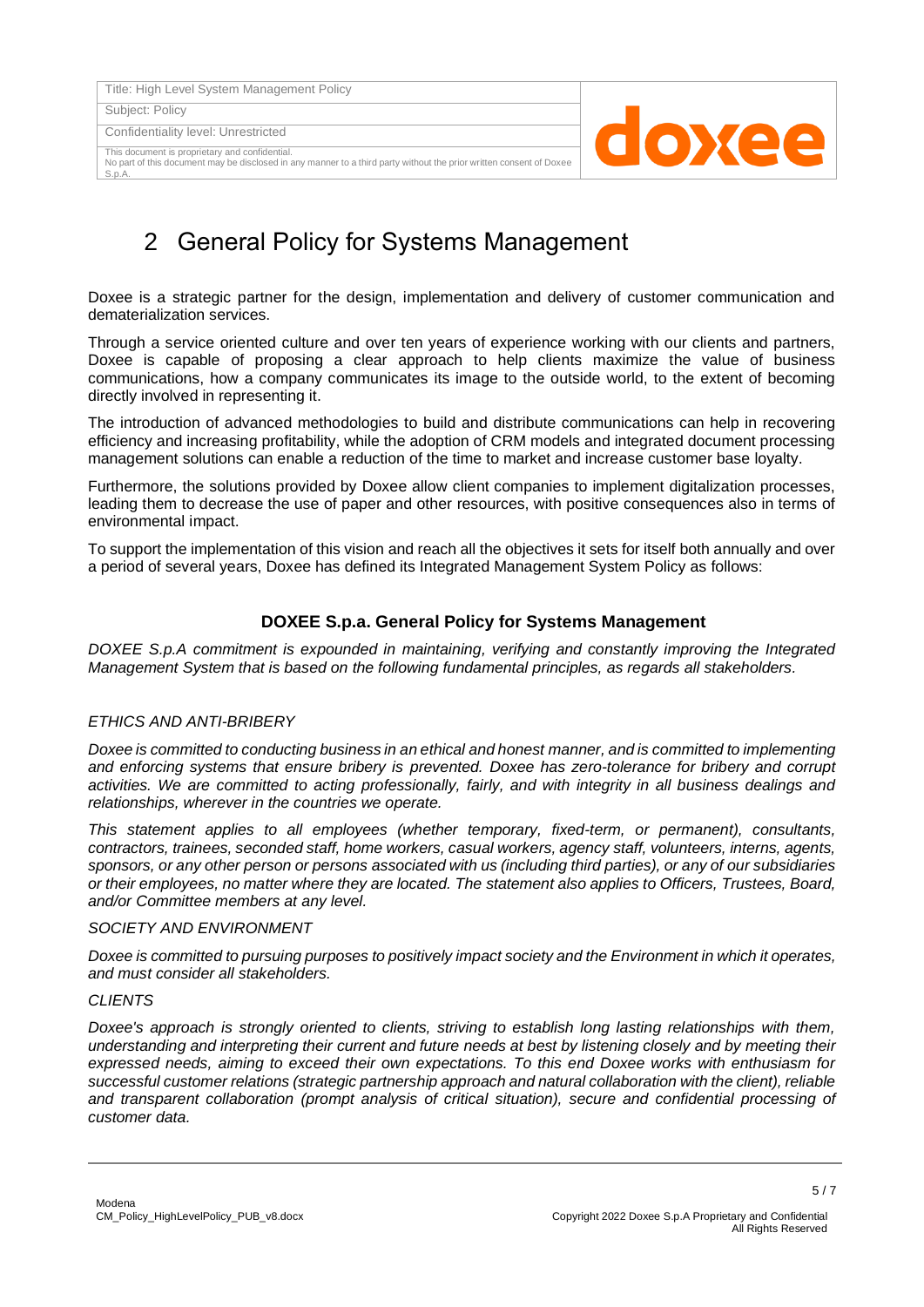| Title: High Level System Management Policy                                                                                                                                      |         |
|---------------------------------------------------------------------------------------------------------------------------------------------------------------------------------|---------|
| Subject: Policy                                                                                                                                                                 |         |
| Confidentiality level: Unrestricted                                                                                                                                             | a o Xee |
| This document is proprietary and confidential.<br>No part of this document may be disclosed in any manner to a third party without the prior written consent of Doxee<br>S.p.A. |         |

#### *SHAREHOLDERS*

*Doxee promote the widest possible participation of shareholders in the life of the company and in the exercise of social rights, offering them, in compliance with the regulations on privileged information, complete information.*

#### *SUPPLIERS*

*Doxee is keen on establishing mutually profitable and trusting relationships with suppliers, engaging them in sharing the principles of the Quality and Information Management Systems; such a relationship contributes to enhancing the parties ability to create value.*

#### *STAFF*

*Doxee is a person-centric company. Every individual is considered a valuable element of growth through which the company itself grows and maximizes value created externally. This model based on sharing company objectives with personal objectives is reflected by the high degree of empathy and involvement that our people have with our clients. Direct and efficient ties are built between Doxee and client staff. This leads to establishing Doxee's soul that combines passion for all technologies, passion for services, passion for the organization and methodology, and constant focus on improvement.*

#### *PARTNERS*

*Doxee aims at increasing business value, pursuing to constantly improve company performances and delivered services in compliance with business best practices including lawfulness, transparency, propriety and loyalty.*

*Doxee is committed to guaranteeing the implementation and adequacy of the Integrated Management System Policy through a goal achievement measurement and definition activity, the results of which are reviewed regularly by Management.*

*In addition, an annual cycle will be used for the setting of objectives for information security, to coincide with the company budget planning cycle. This will ensure that adequate funding is obtained for the improvament activities identified. These objectives will be based upon a clear understanding of the business requirements, informed by the annual management review with stakeholders.*

*While working to reach its objectives, Doxee places attention and addresses its resources in compliance with requirements from binding and legislative regulations, if applicable.*

#### *ENVIRONMENT*

*Doxee aims at improve its performance while respecting the natural environment. The company is aware that producing services has an impact on the environment, However it is committed to constantly reducing these impacts by adopting the best possible practices.* 

*The commitment will be the sharing with all the stakeholders of the objectives adopted in order to achieve sustainable development.*

*Finally, Doxee undertakes to operate in order that its activities are for the benefit of the community in compliance with current legislation.*